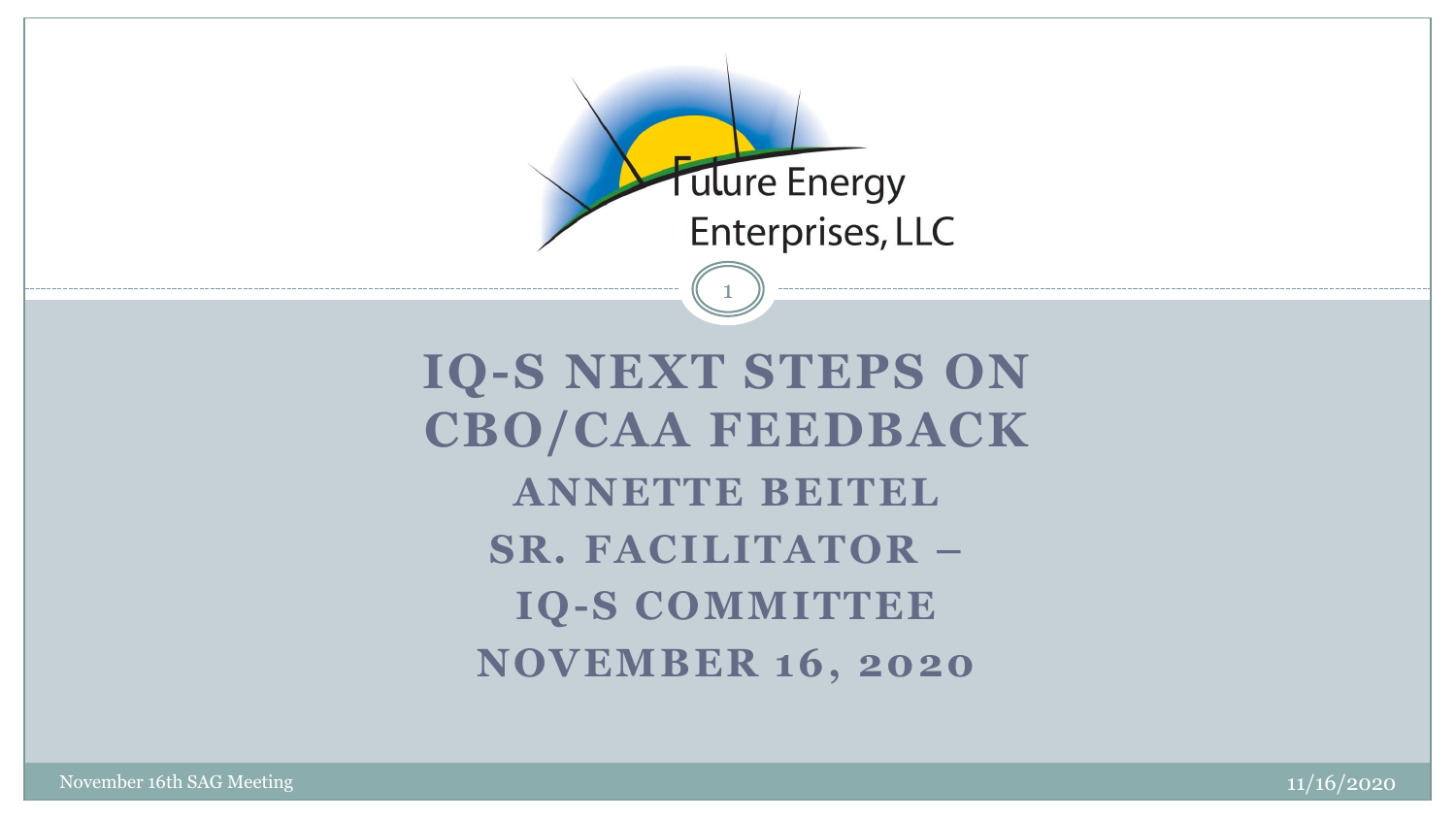

## Next Steps

2

- Next Steps: November 30, 2016 IQ-S Meeting
	- o CBO/CAA will provide their feedback
	- Utility will provide response to feedback from CBOs/CAAs
	- Small group break-outs (if time)

## • Details

- Two hours, max (per feedback from CBOs/CAAs)
- Invitees: CBOs/CAAs; Sponsoring utilities; IQ-S IQ Implementation Contractors; Non-financially interested stakeholders, SAG Facilitator

## • Goal

### CBOs/CAAs not only provide feedback, but get to hear utility response at same time.